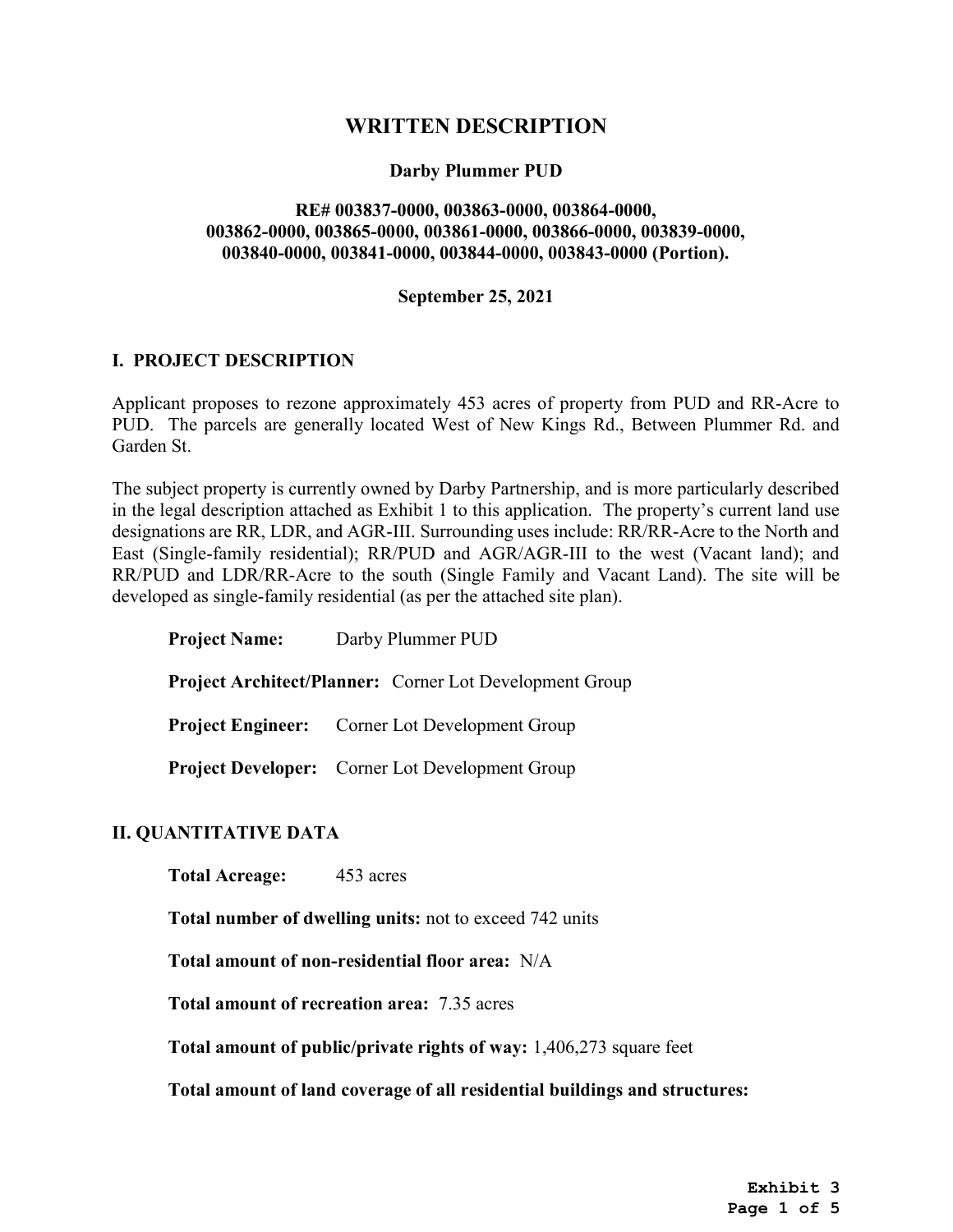Maximum of 51.48 acres

## Phase schedule of construction (include initiation dates and completion dates)

Single phase construction

## III. USES AND RESTRICTIONS

## A. Permitted Uses:

- 1. Single-Family dwellings;
- center, recreational areas for park, ball field, playground, equestrian trail, or similar 2. Supporting amenities/recreation facilities which may include, clubhouse/amenity uses;
- 3. Essential services including roads, water, sewer, gas, telephone, stormwater management facilities, radio, television, electric, marine and land communication devices, small satellite dishes, and similar uses subject to performance standards set forth in Part 4 of the City of Jacksonville Zoning Code.
- 4. Home occupations meeting the performance standards set forth in Part 4 of the City of Jacksonville Zoning Code.

#### B. Permitted Accessory Uses and Structures:

 §656.403(a) do not apply to such uses and structures. Shall comply with §656.403, provided, however, that the yard and setback restrictions of

#### IV. DESIGN GUIDELINES

#### A. Lot Requirements for Single family Dwellings (not to exceed 735 units):

The site will be developed with a mix of 40', 50', and 60' lots.

#### $(1)$  60' wide lots:

- (a) Minimum lot width 60 feet
- (b) Minimum lot area 6,000 square feet
- (c) Maximum lot coverage  $-50\%$
- (d) Minimum yard requirements: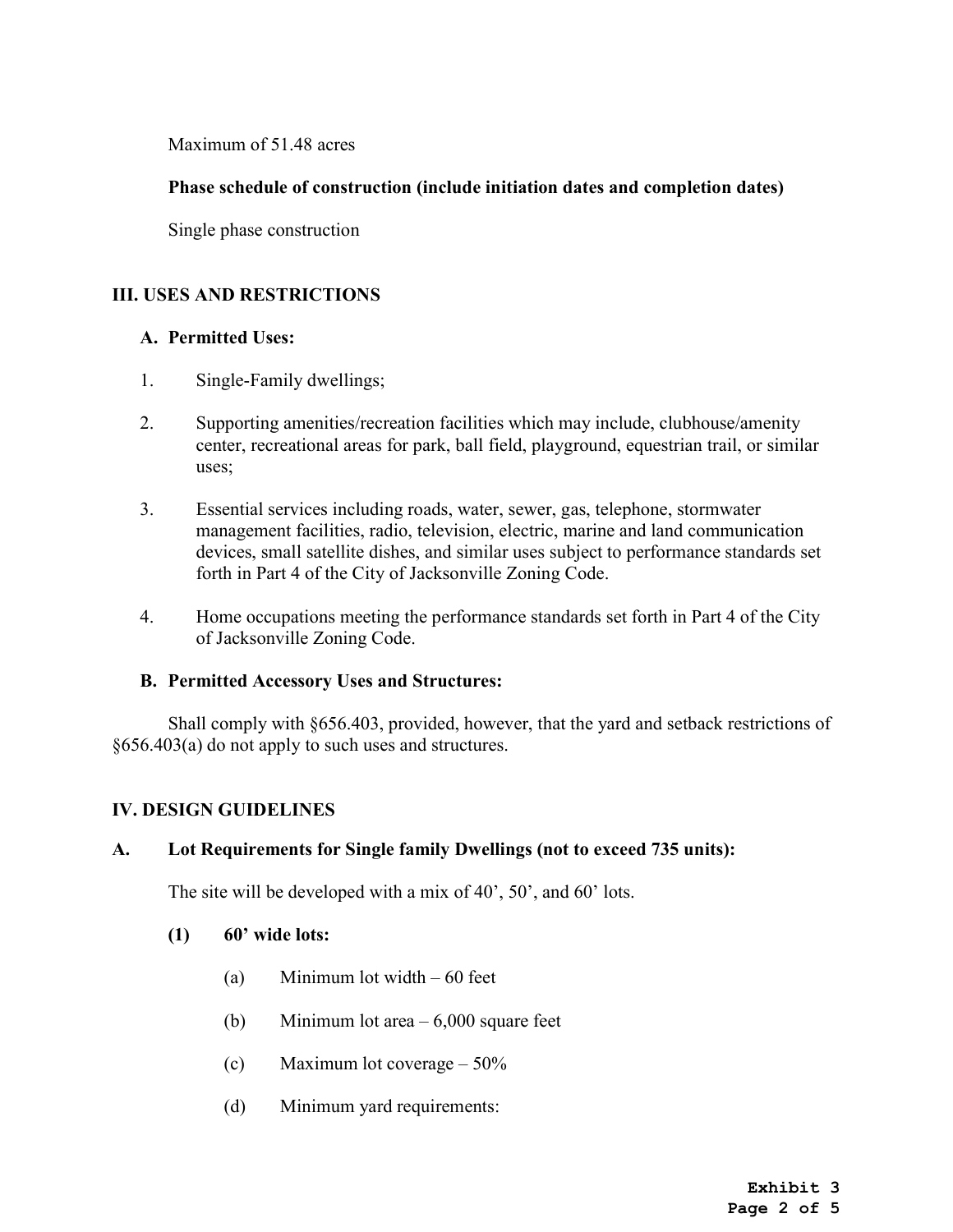$(i)$  Front – 20 feet

(ii) Side  $-5$  feet

(iii) Rear – 10 feet

(e) Maximum height of structures – 35 feet

## $(2)$  50' wide lots:

- (a) Minimum lot width 50 feet
- (b) Minimum lot area 5,000 square feet
- (c) Maximum lot coverage 50%
- (d) Minimum yard requirements:
	- $(i)$  Front 20 feet
	- $(ii)$  Side 5 feet
	- (iii) Rear 10 feet
- (e) Maximum height of structures 35 feet

## $(3)$  40' wide lots:

- (a) Minimum lot width 40 feet
- (b) Minimum lot area 4,000 square feet
- (c) Maximum lot coverage 60%
- (d) Minimum yard requirements:
	- $(i)$  Front 20 feet
	- $(ii)$  Side 3 feet
	- (iii) Rear 10 feet
- (e) Maximum height of structures 35 feet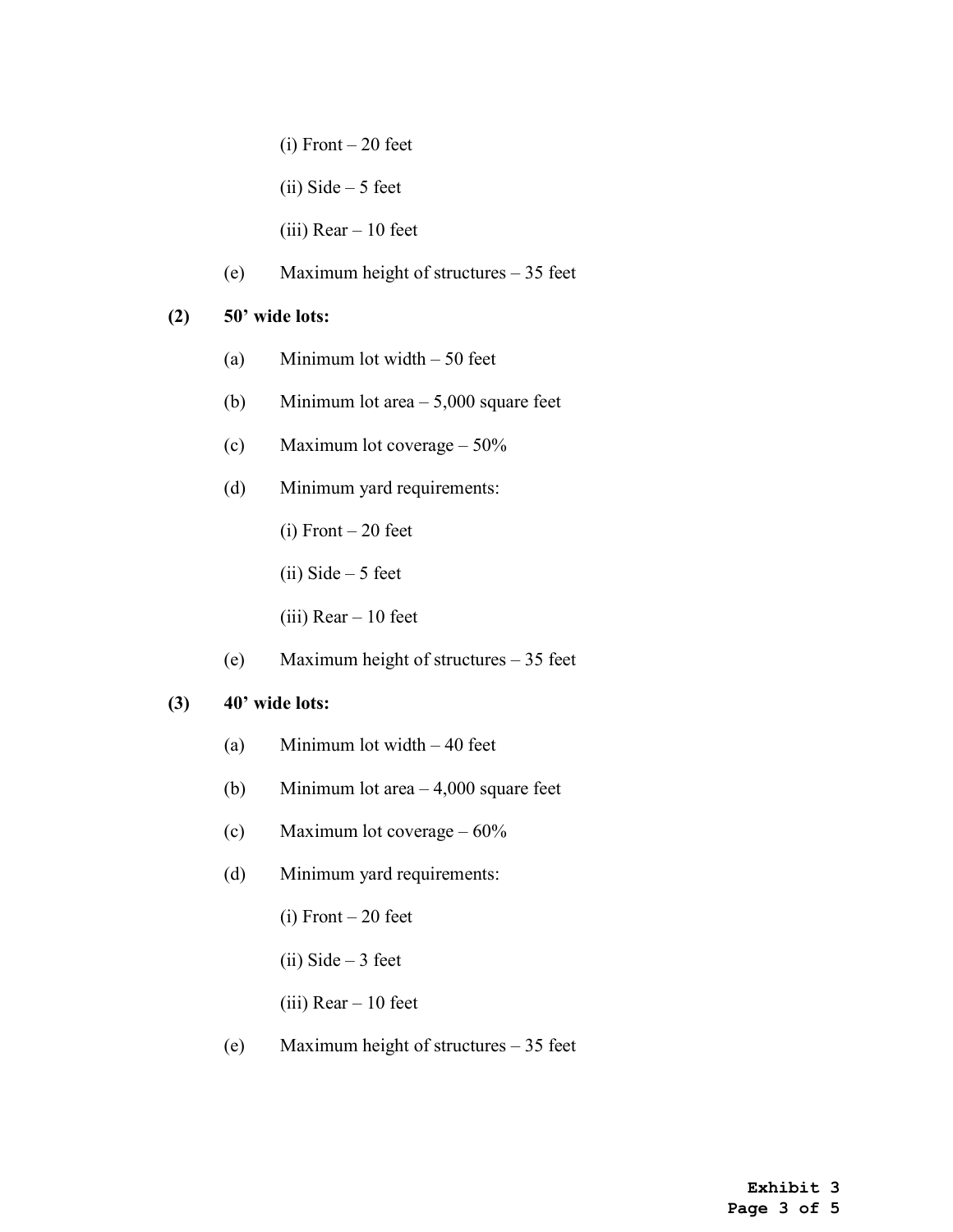## B. Ingress, Egress and Circulation:

- (1) Parking Requirements. The parking requirements for this development shall be consistent with the requirements of Part 6 of the Zoning Code.
- (2) Vehicular Access.

 Vehicular access to the Property shall be by way of Plummer Road and Brandon Chase Dr., substantially as shown in the Site Plan. The final location of all access points is subject to the review and approval of the City's Traffic Engineer. Internal circulation shall be provided by a 70' minor collector roadway and 50' local roadways.

## C. Signs.

- (1) One (1) double faced or two (2) single faced signs, not to exceed twenty-four (24) square feet in area, and not to exceed 20 feet in height, which shall be a monument sign.
- (2) Directional signs shall not exceed four (4) square feet.

## D. Landscaping:

 The Property shall be developed in accordance with the requirements of Part 12 Landscape Regulations of the Zoning Code (however, landscape may be rearranged to meet development requirements) or as otherwise approved by the Planning and Development Department.

#### E. Recreation and Open Space:

 7.35 acres of active recreation and open space will be provided throughout the site, substantially The site shall comply with the requirements of the Zoning Code for recreation and open space. as shown on the site plan.

#### F. Utilities

Water will be provided by JEA. Sanitary sewer will be provided by JEA. Electric will be provided by JEA.

## G. Wetlands

Wetlands will be permitted according to local, state and federal requirements.

### VI. DEVELOPMENT PLAN APPROVAL

 With each request for verification of substantial compliance with this PUD, a preliminary development plan shall be submitted to the City of Jacksonville Planning and Development Department identifying all then existing and proposed uses within the Property and showing the